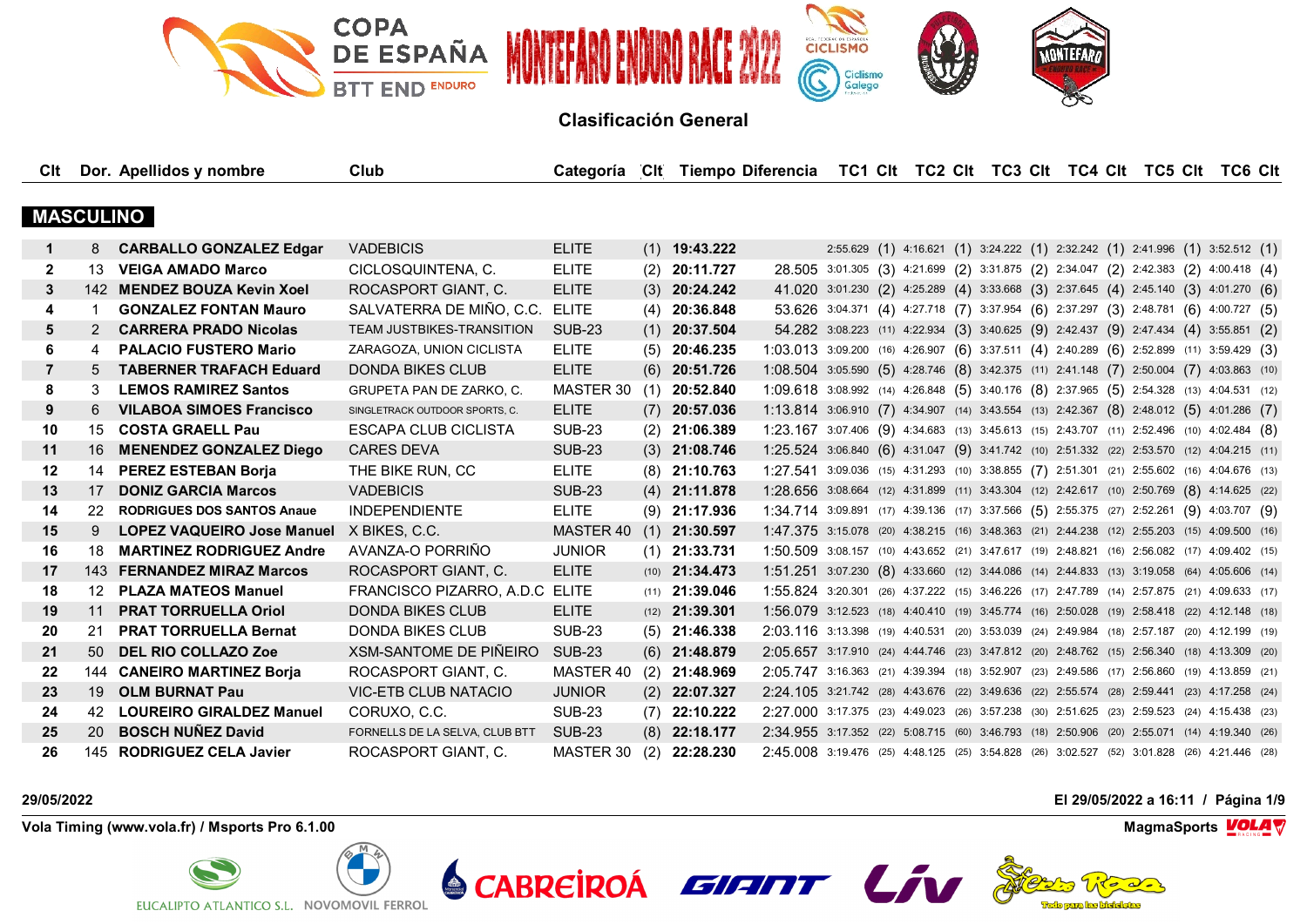

| Clt |     | Dor. Apellidos y nombre            | Club                        | Categoría CIt Tiempo Diferencia TC1 CIt TC2 CIt TC3 CIt TC4 CIt TC5 CIt TC6 CIt |     |                         |                                                                                                            |  |  |  |  |  |  |
|-----|-----|------------------------------------|-----------------------------|---------------------------------------------------------------------------------|-----|-------------------------|------------------------------------------------------------------------------------------------------------|--|--|--|--|--|--|
|     |     |                                    |                             |                                                                                 |     |                         |                                                                                                            |  |  |  |  |  |  |
| 27  |     | 64 FUERTES SECO Diego              | NORTH BIKE LA BAÑEZA, C.D.  | MASTER 30 (3) 22:37.136                                                         |     |                         | 2:53.914 3:25.110 (32) 4:50.215 (27) 3:55.929 (27) 2:55.289 (26) 3:09.000 (38) 4:21.593 (29)               |  |  |  |  |  |  |
| 28  | 98  | <b>FERNANDEZ RIOBO Hugo</b>        | BUEU, C.C.                  | MASTER 40                                                                       |     | $(3)$ 22:42.019         | 2:58.797 3:32.051 (50) 4:50.789 (29) 3:56.082 (28) 2:55.058 (25) 3:01.195 (25) 4:26.844 (45)               |  |  |  |  |  |  |
| 29  |     | 148 CASTRO CASTRO Jorge            | CAMALEONES NARON-BIKE, C.   | <b>ELITE</b>                                                                    |     | $(13)$ <b>22:52.364</b> | $3:09.142$ $3:20.684$ (27) $4:51.687$ (30) $3:57.594$ (32) $2:53.309$ (24) $3:25.180$ (83) $4:23.910$ (35) |  |  |  |  |  |  |
| 30  | 59  | <b>BARRAL RODRIGUEZ Yeray</b>      | CICLOSQUINTENA, C.          | <b>JUNIOR</b>                                                                   |     | $(3)$ 22:53.520         | 3:10.298 3:30.875 (45) 4:55.110 (34) 3:56.695 (29) 2:59.476 (39) 3:07.176 (33) 4:24.188 (36)               |  |  |  |  |  |  |
| 31  | 25  | <b>DAPENA CASTROMAN Pedro</b>      | CICLOSQUINTENA, C.          | MASTER 40                                                                       |     | $(4)$ 22:54.778         | 3:11.556 3:22.875 (30) 4:56.723 (38) 3:57.496 (31) 3:02.981 (55) 3:05.422 (29) 4:29.281 (50)               |  |  |  |  |  |  |
| 32  |     | 149 ROCA FACHAL Pablo              | ROCASPORT GIANT, C.         | MASTER 30                                                                       |     | $(4)$ 22:55.604         | 3:12.382 3:27.258 (37) 4:57.351 (41) 4:05.050 (47) 2:56.965 (33) 3:03.445 (27) 4:25.535 (41)               |  |  |  |  |  |  |
| 33  | 41  | <b>GARCIA FAURA Asier</b>          | ZARAGOZA, UNION CICLISTA    | <b>SUB-23</b>                                                                   |     | $(9)$ 23:00.226         | 3:17.004 3:34.383 (62) 4:55.547 (36) 3:59.535 (34) 3:00.289 (45) 3:11.965 (44) 4:18.507 (25)               |  |  |  |  |  |  |
| 34  | 93  | <b>CARNEIRO PEREZ David</b>        | <b>INDEPENDIENTE</b>        | MASTER 30                                                                       |     | $(5)$ 23:00.535         | 3:17.313 3:32.965 (59) 4:59.711 (45) 3:58.434 (33) 2:59.305 (37) 3:04.761 (28) 4:25.359 (40)               |  |  |  |  |  |  |
| 35  | 63  | <b>SANCHEZ NAVARRO Luis</b>        | SIERRA ESPUÑA C.C.          | MASTER 30                                                                       |     | $(6)$ 23:01.038         | 3:17.816 3:27.492 (38) 4:57.199 (40) 4:04.477 (44) 2:57.738 (34) 3:10.617 (40) 4:23.515 (34)               |  |  |  |  |  |  |
| 36  | 76. | <b>MANZANO CONESA Antonio</b>      | CICLOSQUINTENA, C.          | <b>ELITE</b>                                                                    |     | $(14)$ <b>23:01.424</b> | 3:18.202 3:32.911 (58) 4:54.637 (33) 4:03.016 (41) 2:59.668 (40) 3:08.477 (37) 4:22.715 (33)               |  |  |  |  |  |  |
| 37  | -23 | <b>MORALES RESINA Juan Luis</b>    | EOLO, C.D.                  | <b>ELITE</b>                                                                    |     | $(15)$ <b>23:01.581</b> | 3:18.359 3:27.914 (39) 4:50.445 (28) 4:16.160 (69) 2:56.621 (31) 3:08.320 (35) 4:22.121 (31)               |  |  |  |  |  |  |
| 38  | 51. | <b>MIRANDA GUITIAN Raul</b>        | CORUXO, C.C.                | <b>SUB-23</b>                                                                   |     | $(10)$ 23:02.555        | 3:19.333 3:25.079 (31) 4:59.348 (44) 4:12.075 (60) 2:56.851 (32) 3:06.683 (31) 4:22.519 (32)               |  |  |  |  |  |  |
| 39  |     | 146 ARRIBI SUEIRAS Oscar           | CAMALEONES NARON-BIKE, C.   | MASTER 40                                                                       |     | $(5)$ 23:04.382         | 3:21.160 3:32.582 (53) 4:46.797 (24) 4:11.390 (58) 2:56.457 (30) 3:11.476 (42) 4:25.680 (42)               |  |  |  |  |  |  |
| 40  | 38  | <b>LEON GUTIERREZ Joseba</b>       | BIKEZONA COM BILBAO C.D.C   | <b>ELITE</b>                                                                    |     | $(16)$ <b>23:04.801</b> | 3:21.579 3:28.176 (40) 4:52.777 (32) 4:03.645 (43) 3:00.140 (44) 3:18.125 (61) 4:21.938 (30)               |  |  |  |  |  |  |
| 41  |     | 44 OLIVA LAFARGA Lucas             | <b>GRAN VIA BIKES, C.C.</b> | <b>SUB-23</b>                                                                   |     | $(11)$ <b>23:06.121</b> | 3:22.899 3:32.379 (51) 4:57.125 (39) 4:04.618 (45) 2:59.934 (42) 3:12.690 (45) 4:19.375 (27)               |  |  |  |  |  |  |
| 42  | 91  | <b>PIQUERO PRIETO Pablo</b>        | <b>CUETOS BIKE</b>          | MASTER 30                                                                       |     | $(7)$ 23:06.929         | 3:23.707 3:27.140 (36) 5:01.926 (46) 3:59.551 (35) 2:59.328 (38) 3:11.750 (43) 4:27.234 (47)               |  |  |  |  |  |  |
| 43  | 26  | <b>NUNEZ GIL Carlos</b>            | KAMIKAZES, C.D.             | <b>ELITE</b>                                                                    |     | $(17)$ <b>23:09.750</b> | 3:26.528 3:30.136 (43) 4:55.805 (37) 4:00.192 (36) 3:02.754 (54) 3:14.671 (51) 4:26.192 (43)               |  |  |  |  |  |  |
| 44  | 58. | <b>LOUREIRO AMADO Guillermo</b>    | CICLOSQUINTENA, C.          | <b>JUNIOR</b>                                                                   |     | $(4)$ 23:13.699         | 3:30.477 3:31.812 (48) 5:05.438 (51) 4:01.965 (40) 3:01.175 (48) 3:08.473 (36) 4:24.836 (38)               |  |  |  |  |  |  |
| 45  | 96  | <b>LOPEZ SEGUI Francisco Manue</b> | SARRIA, CC                  | MASTER 40 (6) 23:14.761                                                         |     |                         | 3:31.539 3:29.398 (42) 5:02.395 (47) 4:01.543 (38) 2:55.718 (29) 3:13.981 (49) 4:31.726 (55)               |  |  |  |  |  |  |
| 46  | 87  | ARIZMENDIARRETA CELAYA Endika      | ELORRIOKO BANAN-BANAN Z K E | MASTER 30                                                                       |     | $(8)$ 23:20.372         | 3:37.150 3:31.117 (46) 5:12.235 (64) 4:01.079 (37) 3:02.484 (51) 3:08.211 (34) 4:25.246 (39)               |  |  |  |  |  |  |
| 47  | 77  | <b>PENA MARTIN Moises</b>          | DOWNHILL CANTABRIA          | <b>ELITE</b>                                                                    |     | $(18)$ 23:22.715        | 3:39.493 3:32.824 (56) 5:02.977 (48) 4:08.461 (53) 2:59.223 (36) 3:15.004 (54) 4:24.226 (37)               |  |  |  |  |  |  |
| 48  | 57  | <b>CIUDAD PIÑEIRO Lucas</b>        | PAMO BIKE, C.C.             | <b>JUNIOR</b>                                                                   |     | $(5)$ 23:25.734         | 3:42.512 3:28.828 (41) 4:55.519 (35) 4:15.168 (66) 3:03.242 (56) 3:13.332 (47) 4:29.645 (51)               |  |  |  |  |  |  |
| 49  | 97  | <b>JUNCAL ABAL Alejandro</b>       | VK BIKES, C.                | MASTER 40 (7) 23:27.119                                                         |     |                         | 3:43.897 3:32.786 (55) 4:58.910 (43) 4:09.473 (55) 3:02.746 (53) 3:14.477 (50) 4:28.727 (49)               |  |  |  |  |  |  |
| 50  | 120 | <b>RODRIGUEZ PANIZO Jorge</b>      | ATLETICO AGUZO, C.D.        | MASTER 40 (8)                                                                   |     | 23:32.399               | 3:49.177 3:31.938 (49) 5:04.070 (49) 4:03.340 (42) 2:59.973 (43) 3:18.183 (62) 4:34.895 (60)               |  |  |  |  |  |  |
| 51  |     | 150 GOMEZ LOPEZ Juan Miguel        | CAMALEONES NARON-BIKE, C.   | MASTER 30                                                                       | (9) | 23:33.465               | $3:50.243$ $3:31.500$ (47) $5:06.269$ (54) $4:08.473$ (54) $3:01.555$ (49) $3:17.594$ (59) $4:28.074$ (48) |  |  |  |  |  |  |
| 52  |     | 74 ALBARRAN CAMPOS Joel            | <b>BORJOBIKES CD</b>        | MASTER 30 (10) 23:38.025                                                        |     |                         | 3:54,803 3:37.051 (74) 5:06.257 (53) 4:05.106 (48) 3:03.527 (58) 3:14.690 (52) 4:31.394 (53)               |  |  |  |  |  |  |
| 53  |     | 103 MARCOS CARLUS Fernando         | LAESPORT C.D.               | MASTER 40 (9) 23:46.637                                                         |     |                         | 4:03.415 3:34.414 (63) 5:19.312 (81) 4:09.805 (57) 3:03.747 (60) 3:13.015 (46) 4:26.344 (44)               |  |  |  |  |  |  |
| 54  |     | 108 ARAUJO ALFAYA Marcos           | MR BIKES, C.                | MASTER 40 (10) 23:51.226                                                        |     |                         | 4:08.004 3:36.168 (68) 5:12.859 (68) 4:12.133 (61) 3:01.582 (50) 3:13.602 (48) 4:34.882 (59)               |  |  |  |  |  |  |

**Vola Timing (www.vola.fr) / Msports Pro 6.1.00 MagmaSports VOLA** 



**29/05/2022 El 29/05/2022 a 16:11 / Página 2/9**

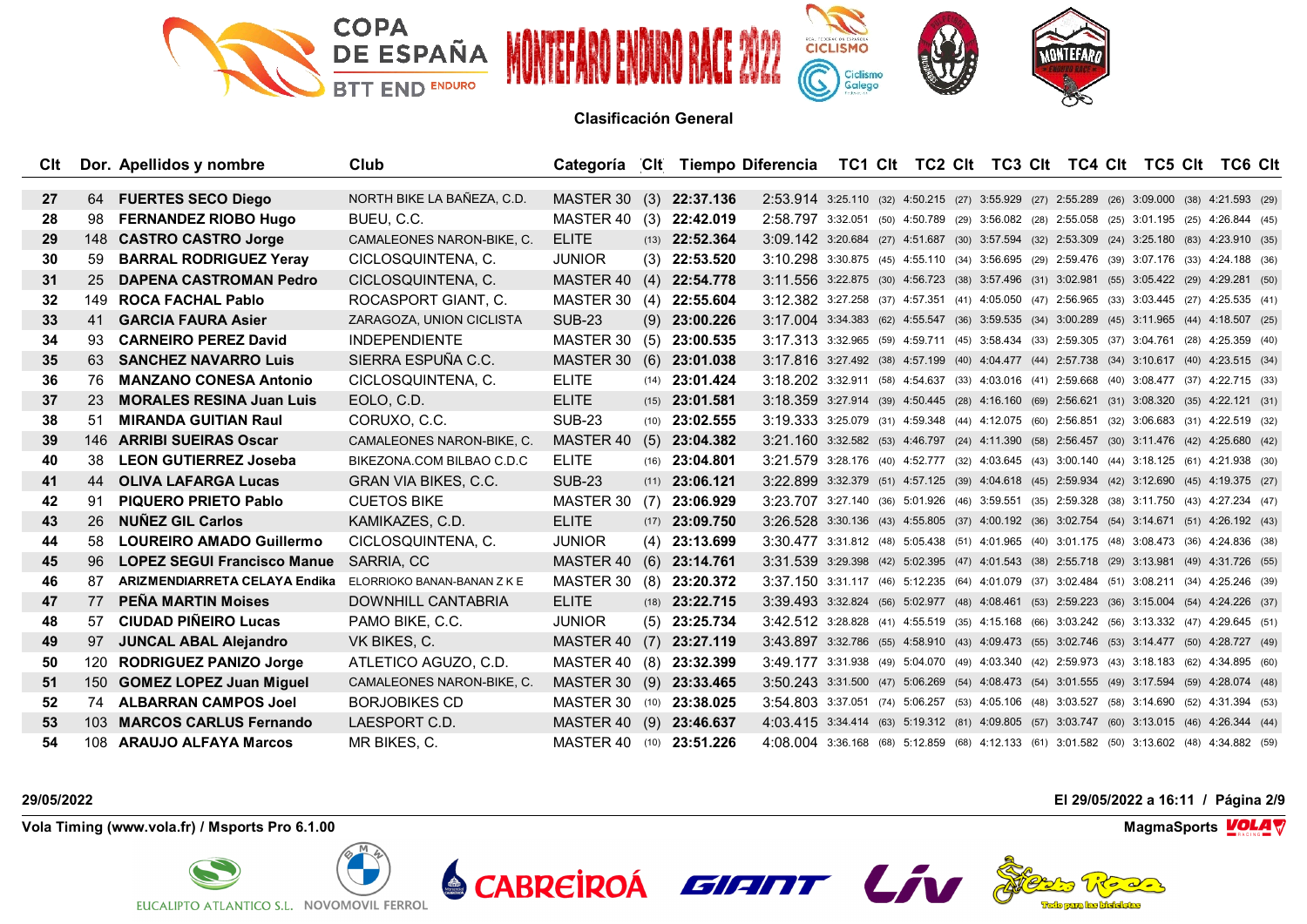

| Clt |      | Dor. Apellidos y nombre                                        | <b>Club</b>                                             | Categoría CIt Tiempo Diferencia TC1 CIt TC2 CIt TC3 CIt TC4 CIt TC5 CIt TC6 CIt |                         |                                                                                               |  |  |  |  |  |  |
|-----|------|----------------------------------------------------------------|---------------------------------------------------------|---------------------------------------------------------------------------------|-------------------------|-----------------------------------------------------------------------------------------------|--|--|--|--|--|--|
|     |      |                                                                |                                                         |                                                                                 |                         |                                                                                               |  |  |  |  |  |  |
| 55  | 85   | <b>TOBIO REY Miquel</b>                                        | BTT CASTROBIKES, C.                                     | MASTER 30 (11) 24:01.398                                                        |                         | 4:18.176 3:33.531 (60) 5:11.117 (62) 4:14.801 (65) 3:07.039 (67) 3:19.125 (65) 4:35.785 (65)  |  |  |  |  |  |  |
| 56  | 69   | <b>LOPEZ MARTINEZ Gerardo</b>                                  | SIERRA ESPUÑA C.C.                                      | MASTER 30 (12) 24:02.273                                                        |                         | 4:19.051 3:32.488 (52) 5:07.601 (55) 4:13.809 (63) 3:06.129 (66) 3:21.383 (74) 4:40.863 (71)  |  |  |  |  |  |  |
| 57  | 68   | <b>FERNANDEZ GUISANDE Helder</b>                               | BICI O CON, C.                                          | MASTER 30 (13) <b>24:03.363</b>                                                 |                         | 4:20.141 3:32.699 (54) 5:09.886 (61) 4:17.617 (73) 3:05.993 (65) 3:21.387 (75) 4:35.781 (64)  |  |  |  |  |  |  |
| 58  | 129. | <b>JOSE MANUEL Galea Jimenez</b>                               | <b>PLANET MTB</b>                                       | MASTER 50 (1) 24:04.439                                                         |                         | 4:21.217 3:40.351 (81) 5:08.347 (56) 4:09.547 (56) 3:04.297 (62) 3:20.187 (70) 4:41.710 (76)  |  |  |  |  |  |  |
| 59  |      | 122 BALBUENA GARCIA Marcos                                     | BICI O CON. C.                                          | MASTER 40 (11) 24:04.812                                                        |                         | 4:21.590 3:32.902 (57) 5:05.515 (52) 4:16.379 (70) 3:03.434 (57) 3:22.387 (77) 4:44.195 (82)  |  |  |  |  |  |  |
| 60  | 86   | VIÑA COTO Adrian                                               | BICICLETAS DAVID, C.C.                                  | MASTER 30 (14) 24:12.668                                                        |                         | 4:29.446 3:36.949 (72) 5:17.188 (76) 4:08.094 (51) 3:11.789 (80) 3:22.507 (78) 4:36.141 (67)  |  |  |  |  |  |  |
| 61  |      | 133 GALLEGO PEREIRA Adolfo Jose SINGLETRACK OUTDOOR SPORTS, C. |                                                         | MASTER 50 (2) 24:18.145                                                         |                         | 4:34.923 3:25.836 (34) 5:08.684 (59) 4:25.184 (86) 2:59.793 (41) 3:36.711 (99) 4:41.937 (77)  |  |  |  |  |  |  |
| 62  | 107  | <b>MISA FIGUEIRAS Jose</b>                                     | RAPOSO FR. C.C.                                         | MASTER 40 (12) 24:18.261                                                        |                         | 4:35.039 3:37.504 (76) 5:08.625 (58) 4:18.210 (75) 3:12.687 (83) 3:22.371 (76) 4:38.864 (69)  |  |  |  |  |  |  |
| 63  | 181  | <b>BARREIRO ALONSO Ruben</b>                                   | + ENDURO MTB, C.                                        | MASTER 40 (13) 24:19.163                                                        |                         | 4:35.941 3:36.996 (73) 5:17.629 (78) 4:11.390 (58) 3:14.820 (86) 3:16.156 (55) 4:42.172 (79)  |  |  |  |  |  |  |
| 64  |      | 130 ATIENZA FOLGADO Victor                                     | FOLGATEL, CC                                            | MASTER 50 (3) 24:19.233                                                         |                         | 4:36.011 3:34.554 (64) 5:29.793 (100) 4:17.179 (72) 3:04.230 (61) 3:20.055 (68) 4:33.422 (57) |  |  |  |  |  |  |
| 65  | 49   | <b>ARIAS ALVAREZ Angel</b>                                     | <b>INDEPENDIENTE</b>                                    | <b>SUB-23</b>                                                                   | $(12)$ <b>24:20.587</b> | 4:37.365 3:34.031 (61) 5:12.613 (67) 4:15.219 (67) 3:10.582 (74) 3:26.622 (85) 4:41.520 (75)  |  |  |  |  |  |  |
| 66  |      | 118 ESPADA MARJALIZA David                                     | LA DEGOLLADA. CLUB CICLISTA MASTER 40 (14) 24:21.290    |                                                                                 |                         | 4:38.068 3:41.575 (83) 5:22.129 (85) 4:13.684 (62) 3:09.113 (72) 3:19.738 (67) 4:35.051 (61)  |  |  |  |  |  |  |
| 67  | 99   | <b>SANTOME MARTINEZ Sergio</b>                                 | VK BIKES, C.                                            | MASTER 40 (15) <b>24:21.337</b>                                                 |                         | 4:38.115 3:42.953 (86) 5:19.911 (82) 4:22.910 (80) 3:05.297 (64) 3:14.723 (53) 4:35.543 (62)  |  |  |  |  |  |  |
| 68  |      | 173 AMOR SOUTO Javier                                          | MONTENEME, C. C.                                        | MASTER 30 (15) <b>24:23.442</b>                                                 |                         | 4:40.220 3:37.727 (78) 5:08.507 (57) 4:24.165 (81) 3:11.277 (77) 3:20.711 (71) 4:41.055 (73)  |  |  |  |  |  |  |
| 69  |      | 152 RICO NOCEDA Andre                                          | ROCASPORT GIANT, C.                                     | <b>JUNIOR</b>                                                                   | $(6)$ 24:23.710         | 4:40.488 3:36.863 (71) 5:16.535 (73) 4:43.797 (118) 3:04.843 (63) 3:10.246 (39) 4:31.426 (54) |  |  |  |  |  |  |
| 70  | 78.  | <b>MENDEZ PEREZ Jose Antonio</b>                               | MASTINESBTTLLANGREU                                     | MASTER 30 (16) 24:24.442                                                        |                         | 4:41.220 3:26.469 (35) 6:20.282 (150) 4:04.914 (46) 2:59.164 (35) 3:06.762 (32) 4:26.851 (46) |  |  |  |  |  |  |
| 71  | 29   | <b>LAZARO PEREZ Carlos</b>                                     | EOLO, C.D.                                              | <b>ELITE</b>                                                                    | $(19)$ <b>24:26.854</b> | 4:43.632 3:36.598 (70) 5:29.636 (99) 4:06.797 (49) 3:08.488 (70) 3:29.226 (89) 4:36.109 (66)  |  |  |  |  |  |  |
| 72  | 80   | <b>BORJAS PAZOS Adrian</b>                                     | BICI VERDE, C.C.                                        | MASTER 30                                                                       | $(17)$ <b>24:29.978</b> | 4:46.756 3:37.535 (77) 5:21.359 (83) 4:18.075 (74) 3:11.891 (82) 3:20.149 (69) 4:40.969 (72)  |  |  |  |  |  |  |
| 73  |      | 134 ESCUDERO SOBRADO Ricardo                                   | POIO BIKE CLUB                                          | MASTER 50 (4) 24:31.501                                                         |                         | 4:48.279 3:56.579 (115) 5:16.086 (71) 4:16.922 (71) 3:07.551 (68) 3:18.668 (63) 4:35.695 (63) |  |  |  |  |  |  |
| 74  |      | 163 IGLESIAS SEIJO Adrian                                      | PULPEIROS MUGARDOS, C.                                  | <b>SUB-23</b>                                                                   | $(13)$ <b>24:35.696</b> | 4:52.474 3:44.242 (89) 5:11.629 (63) 4:25.418 (87) 3:11.563 (79) 3:20.781 (72) 4:42.063 (78)  |  |  |  |  |  |  |
| 75  |      | 106 PATIÑO BELLO Dario Jose                                    | CICLOSQUINTENA, C.                                      | MASTER 40 (16) 24:35.864                                                        |                         | 4:52.642 3:43.723 (88) 5:23.785 (87) 4:25.508 (88) 3:10.926 (75) 3:17.172 (58) 4:34.750 (58)  |  |  |  |  |  |  |
| 76  |      | 125 CASTILLO RIVERA Andres                                     | ENTRENAMIENTOCICLISMO.COM C.D. MASTER 40 (17) 24:39.599 |                                                                                 |                         | 4:56.377 3:50.797 (100) 5:17.743 (79) 4:16.075 (68) 3:11.242 (76) 3:23.359 (80) 4:40.383 (70) |  |  |  |  |  |  |
| 77  |      | 119 PINEIRO LOPEZ Ruben                                        | MESOIRO, C.C.                                           | MASTER 40 (18) 24:40.327                                                        |                         | 4:57.105 3:35.504 (66) 5:16.668 (74) 4:07.972 (50) 3:09.105 (71) 3:57.871 (132) 4:33.207 (56) |  |  |  |  |  |  |
| 78  | 43   | <b>BARRENO ORTIZ Ignacio Nicolas</b>                           | X-SAUCE C.D.E.                                          | SUB-23                                                                          | $(14)$ <b>24:40.883</b> | 4:57.661 3:42.136 (84) 5:05.375 (50) 4:47.297 (122) 3:14.199 (85) 3:21.153 (73) 4:30.723 (52) |  |  |  |  |  |  |
| 79  |      | 154 DIAZ DIAZ Eduardo                                          | CAMALEONES NARON-BIKE, C.                               | MASTER 40                                                                       | $(19)$ <b>24:42.551</b> | 4:59.329 3:49.074 (97) 5:15.813 (70) 4:24.434 (83) 3:11.355 (78) 3:19.500 (66) 4:42.375 (80)  |  |  |  |  |  |  |
| 80  |      | 109 LOPEZ BROULLON Pablo                                       | MOTO BIKE, P.C.                                         | MASTER 40 (20) <b>24:42.762</b>                                                 |                         | 4:59.540 3:57.125 (117) 5:12.309 (65) 4:30.507 (99) 3:07.899 (69) 3:16.891 (57) 4:38.031 (68) |  |  |  |  |  |  |
| 81  | 37   | <b>PINO DIAZ Oscar</b>                                         | FRANCISCO PIZARRO, A.D.C ELITE                          |                                                                                 | $(20)$ <b>24:59.202</b> | 5:15.980 3:42.414 (85) 5:15.766 (69) 4:30.340 (98) 3:17.820 (91) 3:26.179 (84) 4:46.683 (86)  |  |  |  |  |  |  |
| 82  |      | 111 BOENTE CARBALLIDO Fernando MASTER DA LOURIÑA, C.           |                                                         | MASTER 40 (21) 24:59.906                                                        |                         | 5:16.684 3:41.465 (82) 5:28.433 (96) 4:20.004 (77) 3:21.586 (100) 3:22.738 (79) 4:45.680 (84) |  |  |  |  |  |  |

**Vola Timing (www.vola.fr) / Msports Pro 6.1.00 MagmaSports VOLA** 



**29/05/2022 El 29/05/2022 a 16:11 / Página 3/9**



The longing has birded about

**VolaSoftControlPdf**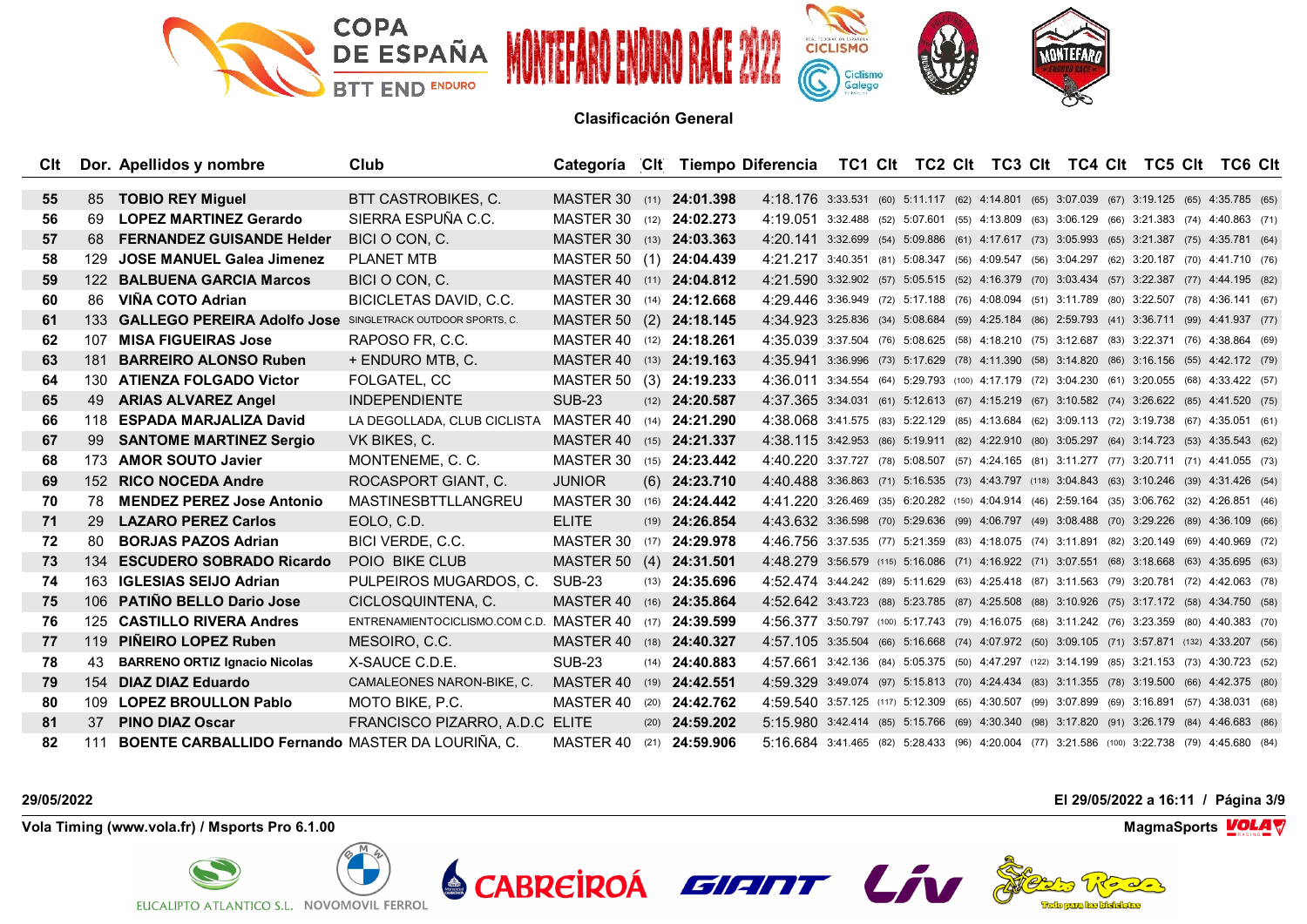

| Clt |      | Dor. Apellidos y nombre                | Club                                                |                                 |                         | Categoría CIt Tiempo Diferencia TC1 CIt TC2 CIt TC3 CIt TC4 CIt TC5 CIt TC6 CIt                    |  |  |  |  |  |  |
|-----|------|----------------------------------------|-----------------------------------------------------|---------------------------------|-------------------------|----------------------------------------------------------------------------------------------------|--|--|--|--|--|--|
| 83  |      | 126 RAMOS GRELA Jose                   | <b>INDEPENDIENTE</b>                                | MASTER 40                       | $(22)$ <b>25:02.622</b> | 5:19.400 3:47.121 (92) 5:28.172 (94) 4:25.078 (85) 3:09.461 (73) 3:24.825 (82) 4:47.965 (88)       |  |  |  |  |  |  |
| 84  | 48   | SARDIÑA FONTECOBA Alejandro            |                                                     | SUB-23                          | $(15)$ 25:10.658        | 5:27.436 3:49.071 (96) 5:26.278 (92) 4:22.621 (79) 3:22.590 (102) 3:27.215 (87) 4:42.883 (81)      |  |  |  |  |  |  |
|     |      |                                        | PULPEIROS MUGARDOS, C.                              |                                 |                         |                                                                                                    |  |  |  |  |  |  |
| 85  |      | 158 MARAN PENA Fernando Diego          | PULPEIROS MUGARDOS, C.                              | MASTER 30                       | $(18)$ 25:12.663        | 5:29.441 3:39.824 (80) 5:29.531 (98) 4:41.480 (115) 3:00.719 (47) 3:18.047 (60) 5:03.062 (116)     |  |  |  |  |  |  |
| 86  |      | 117 FERNANDEZ MERCADE Jaime            | CROSS CHICKEN C.D.E.                                | MASTER 40                       | $(23)$ 25:12.755        | 5:29.533 3:45.097 (91) 5:37.613 (114) 4:24.340 (82) 3:13.253 (84) 3:24.007 (81) 4:48.445 (89)      |  |  |  |  |  |  |
| 87  |      | 135 CARRO SEQUEIROS Jose Antonio       | VK BIKES, C.                                        | MASTER 50 (5) 25:17.593         |                         | 5:34.371 3:49.195 (98) 5:18.496 (80) 4:34.476 (103) 3:15.582 (88) 3:34.563 (94) 4:45.281 (83)      |  |  |  |  |  |  |
| 88  | 35   | <b>GARCIA PENA Miguel</b>              | ATLETICO AGUZO, C.D.                                | <b>ELITE</b>                    | $(21)$ <b>25:22.577</b> | 5:39.355 3:48.554 (95) 5:16.418 (72) 4:30.766 (100) 3:21.804 (101) 3:38.355 (104) 4:46.680 (85)    |  |  |  |  |  |  |
| 89  | 27   | <b>SOLER DONAT Carles</b>              | <b>BIG BIKES CARLET, CD</b>                         | <b>ELITE</b>                    | $(22)$ <b>25:23.118</b> | 5:39.896 3:49.727 (99) 5:30.457 (104) 4:26.172 (89) 3:20.191 (96) 3:29.391 (90) 4:47.180 (87)      |  |  |  |  |  |  |
| 90  | 40.  | <b>URRETA ITURBE Julen</b>             | <b>INDEPENDIENTE</b>                                | <b>ELITE</b>                    | $(23)$ <b>25:24.014</b> | 5:40.792 3:47.988 (94) 5:25.098 (90) 4:30.101 (97) 3:17.078 (90) 3:34.933 (95) 4:48.816 (90)       |  |  |  |  |  |  |
| 91  |      | 174 VILLAVERDE GRELA Carlos            | CICLOSQUINTENA, C.                                  | MASTER 40 (24) 25:26.832        |                         | 5:43.610 3:56.418 (114) 5:27.149 (93) 4:26.562 (91) 3:19.183 (95) 3:28.172 (88) 4:49.348 (93)      |  |  |  |  |  |  |
| 92  | 137. | <b>LAGO CARRERA Javier</b>             | QUEBICI-MARCISPORT, C.                              | MASTER 50 (6) 25:28.978         |                         | 5:45.756 3:51.882 (104) 5:16.684 (75) 4:27.890 (94) 3:18.328 (94) 3:39.218 (106) 4:54.976 (101)    |  |  |  |  |  |  |
| 93  |      | 180 SEOANE VELASCO Jonathan            | + ENDURO MTB, C.                                    | MASTER 30 (19) 25:34.871        |                         | 5:51.649 3:52.656 (107) 5:32.172 (107) 4:27.766 (93) 3:20.195 (97) 3:27.090 (86) 4:54.992 (102)    |  |  |  |  |  |  |
| 94  |      | 75 LOPEZ DOBARRIO Esteban              | ARTEIXO-MB3, C.C.                                   | MASTER 30 (20) 25:36.729        |                         | 5:53.507 3:51.527 (102) 5:36.933 (110) 4:24.453 (84) 3:15.078 (87) 3:33.004 (93) 4:55.734 (103)    |  |  |  |  |  |  |
| 95  |      | 159 PAZOS VAZQUEZ Brais                | PULPEIROS MUGARDOS, C.                              | MASTER 30 (21) <b>25:42.567</b> |                         | 5:59.345 4:01.324 (124) 5:30.578 (105) 4:34.032 (102) 3:22.758 (103) 3:32.757 (92) 4:41.118 (74)   |  |  |  |  |  |  |
| 96  |      | 61 SERROUKH ZAMANI Zakaria             | FOLGATEL, CC                                        | <b>JUNIOR</b>                   | $(7)$ 25:45.540         | 6:02.318 3:56.902 (116) 5:25.231 (91) 4:27.195 (92) 3:29.153 (116) 3:36.411 (98) 4:50.648 (96)     |  |  |  |  |  |  |
| 97  | 141  | DEL COLLADO CERECEDA Eduardo           | BARAKA BIKE-CERVE.POLLITO T MASTER 50 (7) 25:47.809 |                                 |                         | 6:04.587 3:52.711 (108) 5:28.211 (95) 4:26.347 (90) 3:23.086 (104) 3:47.672 (116) 4:49.782 (94)    |  |  |  |  |  |  |
| 98  |      | 110 RODRIGUEZ RODRIGUEZ Ivan           | BICI VERDE, C.C.                                    | MASTER 40 (25) 25:48.191        |                         | 6:04.969 3:59.239 (122) 5:22.437 (86) 4:37.113 (107) 3:18.156 (93) 3:42.055 (108) 4:49.191 (92)    |  |  |  |  |  |  |
| 99  | 131  | <b>CAMESELLA CARBALLO Jose Ernesto</b> | <b>MONTEBOI BIKE C.</b>                             | MASTER 50 (8) 25:50.071         |                         | 6:06.849 3:47.883 (93) 5:35.512 (108) 4:39.136 (111) 3:20.555 (98) 3:36.883 (100) 4:50.102 (95)    |  |  |  |  |  |  |
| 100 |      | 34 VOCES CUADRADO Antonio              | ATLETICO AGUZO, C.D.                                | <b>ELITE</b>                    | $(24)$ 25:56.735        | 6:13.513 3:51.660 (103) 5:30.297 (103) 4:28.293 (95) 3:24.590 (107) 3:45.774 (113) 4:56.121 (105)  |  |  |  |  |  |  |
| 101 |      | 47 IGLESIAS MEDINA Rodrigo             | <b>INDEPENDIENTE</b>                                | <b>SUB-23</b>                   | $(16)$ 25:58.930        | 6:15.708 3:43.703 (87) 5:40.114 (119) 4:40.992 (114) 3:29.637 (118) 3:35.375 (96) 4:49.109 (91)    |  |  |  |  |  |  |
| 102 |      | 132 LAGO COSTAS Antonio                | X BIKES, C.C.                                       | MASTER 50 (9) 26:01.468         |                         | 6:18.246 3:44.640 (90) 5:12.512 (66) 5:13.489 (143) 3:15.738 (89) 3:40.855 (107) 4:54.234 (99)     |  |  |  |  |  |  |
| 103 |      | 138 GARCIA GOMEZ Pablo                 | ALOIA PATROL, C.                                    | MASTER 50                       | $(10)$ 26:05.894        | 6:22.672 3:52.132 (106) 5:29.828 (101) 4:30.007 (96) 3:29.848 (119) 3:43.446 (110) 5:00.633 (113)  |  |  |  |  |  |  |
| 104 |      | 139 DANS AÑON Jorge Antonio            | DH GALICIA, C.                                      | MASTER 50 (11) 26:08.262        |                         | 6:25.040 3:56.020 (112) 5:29.039 (97) 4:37.652 (108) 3:23.168 (105) 3:46.004 (114) 4:56.379 (106)  |  |  |  |  |  |  |
| 105 | 71   | <b>GONZALEZ DEL GESSO Manuel</b>       | A FORNA, A.D.                                       | MASTER 30 (22) 26:08.847        |                         | 6:25.625 4:05.511 (131) 5:30.102 (102) 4:37.926 (109) 3:23.969 (106) 3:38.246 (103) 4:53.093 (98)  |  |  |  |  |  |  |
| 106 | 171  | <b>FREIRIA ROCHA Jorge</b>             | VIGOENDURO MTB, C.                                  | MASTER 40 (26) 26:11.229        |                         | 6:28.007 3:53.593 (110) 5:36.289 (109) 4:31.297 (101) 3:21.265 (99) 3:32.656 (91) 5:16.129 (127)   |  |  |  |  |  |  |
| 107 |      | 127 ALVAREZ VILAR Eloy                 | <b>INDEPENDIENTE</b>                                | MASTER 40 (27) <b>26:13.361</b> |                         | 6:30.139 3:53.266 (109) 6:04.571 (142) 4:22.184 (78) 3:18.125 (92) 3:35.613 (97) 4:59.602 (112)    |  |  |  |  |  |  |
| 108 | 31   | <b>BALLESTER GARCIA Carles</b>         | FASTER WEAR TEAM, CD                                | <b>ELITE</b>                    | $(25)$ <b>26:22.375</b> | 6:39.153 3:51.223 (101) 5:52.672 (134) 4:40.086 (112) 3:28.094 (114) 3:39.074 (105) 4:51.226 (97)  |  |  |  |  |  |  |
| 109 |      | 136 GAYO MORENO Miquel                 | BIKE COMP STA. CRUZ C.D.                            | MASTER 50 (12) <b>26:24.896</b> |                         | 6:41.674 3:55.855 (111) 5:44.235 (122) 4:45.063 (120) 3:24.953 (109) 3:37.606 (102) 4:57.184 (108) |  |  |  |  |  |  |
| 110 |      | 160 PEREZ BALBONTIN Yago               | PULPEIROS MUGARDOS, C.                              | MASTER 50 (13) 26:31.675        |                         | 6:48.453 4:05.215 (130) 5:37.164 (111) 4:34.894 (104) 3:24.871 (108) 3:51.895 (125) 4:57.636 (110) |  |  |  |  |  |  |

**Vola Timing (www.vola.fr) / Msports Pro 6.1.00 MagmaSports VOLA** 



**29/05/2022 El 29/05/2022 a 16:12 / Página 4/9**



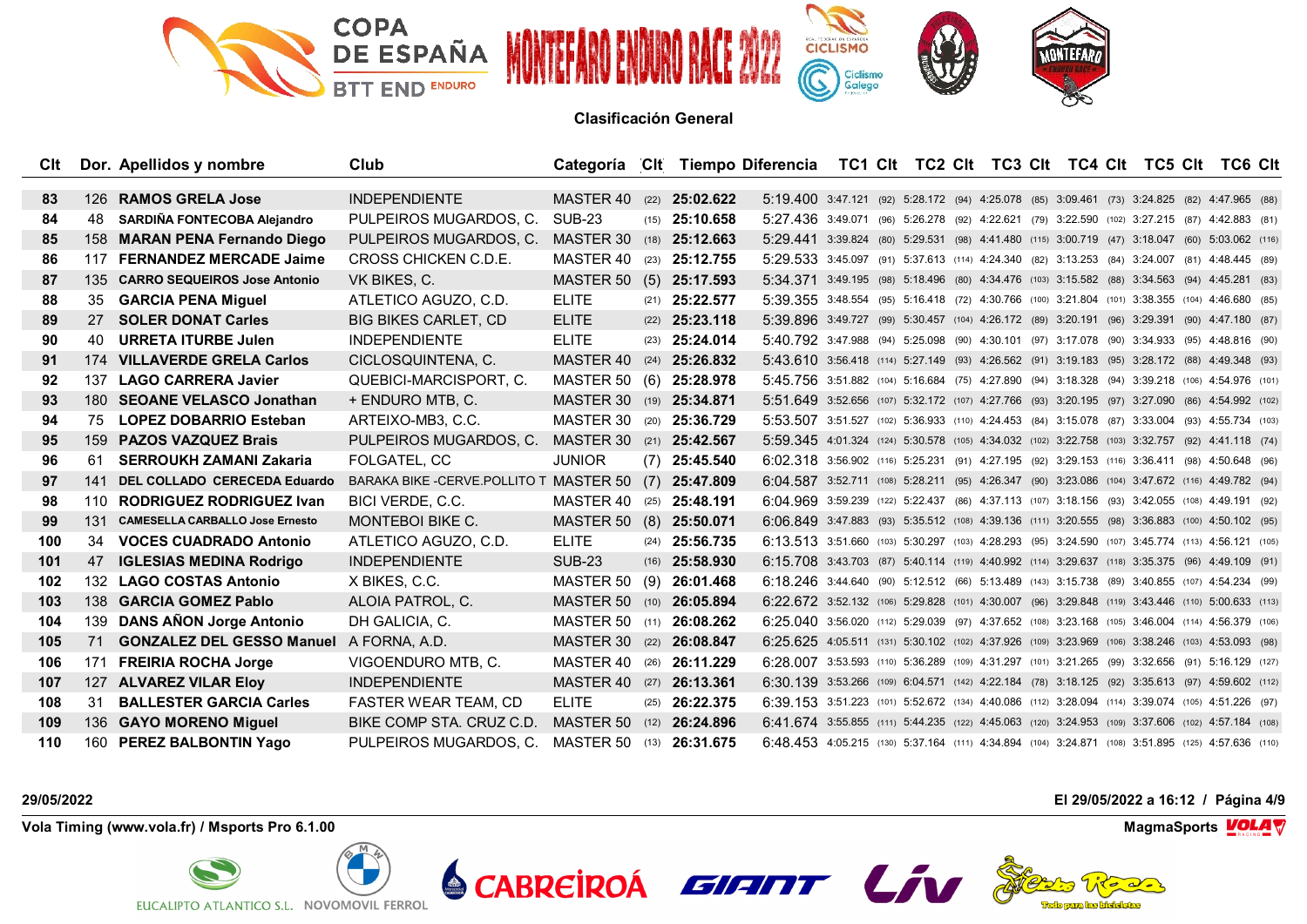

| Clt   |     | Dor. Apellidos y nombre                               | Club                                              |                                 |      |                         | Categoría CIt Tiempo Diferencia TC1 CIt TC2 CIt TC3 CIt TC4 CIt TC5 CIt TC6 CIt                    |  |  |  |  |  |  |
|-------|-----|-------------------------------------------------------|---------------------------------------------------|---------------------------------|------|-------------------------|----------------------------------------------------------------------------------------------------|--|--|--|--|--|--|
| $111$ |     | 88 VILELA VILAR Ruben                                 | CAMALEONES NARON-BIKE, C.                         | MASTER 30 (23) 26:32.245        |      |                         | 6:49.023 4:10.309 (140) 5:38.875 (117) 4:18.984 (76) 3:28.773 (115) 3:56.414 (131) 4:58.890 (111)  |  |  |  |  |  |  |
| 112   | 73  | <b>ALVAREZ ALVAREZ Jonatan</b>                        | <b>MONTEFERRO BIKE CLUB</b>                       | MASTER 30 (24) 26:38.406        |      |                         |                                                                                                    |  |  |  |  |  |  |
|       |     |                                                       |                                                   |                                 |      |                         | 6:55.184 3:30.222 (44) 4:52.578 (31) 4:01.793 (39) 3:11.883 (81) 3:11.004 (41) 7:50.926 (150)      |  |  |  |  |  |  |
| 113   |     | 176 YLLANA LOPEZ Diego                                | <b>CARES DEVA</b>                                 | MASTER 30 (25) 26:40.868        |      |                         | 6:57.646 3:56.351 (113) 5:37.824 (116) 4:45.485 (121) 3:30.633 (121) 3:49.696 (122) 5:00.879 (114) |  |  |  |  |  |  |
| 114   |     | 161 GARCIA CALVO Jose Manuel                          | PULPEIROS MUGARDOS, C.                            | MASTER 50 (14) 26:43.385        |      |                         | 7:00.163 4:03.703 (128) 5:37.782 (115) 5:01.442 (133) 3:27.297 (113) 3:37.215 (101) 4:55.946 (104) |  |  |  |  |  |  |
| 115   |     | 162 HERRANZ LORENTE Javier                            | PULPEIROS MUGARDOS, C.                            | MASTER 30 (26) 26:44.544        |      |                         | 7:01.322 4:02.332 (126) 5:39.992 (118) 4:36.887 (106) 3:29.485 (117) 3:49.676 (121) 5:06.172 (120) |  |  |  |  |  |  |
| 116   |     | 155 RUA RODRIGUEZ Jose Marcos                         | CAMALEONES NARON-BIKE, C.                         | MASTER 40                       |      | $(28)$ <b>26:44.702</b> | 7:01.480 3:58.520 (119) 5:32.121 (106) 4:47.945 (123) 3:25.340 (110) 4:03.218 (137) 4:57.558 (109) |  |  |  |  |  |  |
| 117   |     | 105 LOURO VILARIÑO Marcos                             | MONTE XALO, P.C.                                  | MASTER 40 (29) 26:48.695        |      |                         | 7:05.473 4:01.836 (125) 5:37.461 (113) 4:43.829 (119) 3:33.739 (125) 3:47.990 (118) 5:03.840 (118) |  |  |  |  |  |  |
| 118   | 70. | <b>LORENZO LEMOS German</b>                           | A FORNA, A.D.                                     | MASTER 30 (27) <b>26:52.891</b> |      |                         | 7:09.669 4:06.176 (132) 5:43.469 (120) 4:42.851 (117) 3:32.129 (123) 3:53.711 (128) 4:54.555 (100) |  |  |  |  |  |  |
| 119   |     | 175 PRESEDO SANCHEZ Pablo                             | CICLOSQUINTENA, C.                                | MASTER 30 (28) 27:08.648        |      |                         | 7:25.426 4:00.461 (123) 5:45.973 (123) 4:38.797 (110) 3:35.070 (126) 3:47.781 (117) 5:20.566 (132) |  |  |  |  |  |  |
| 120   |     | 84 LOPEZ RODRIGUEZ Oscar                              | ATLETICO AGUZO, C.D.                              | MASTER 30 (29) 27:22.515        |      |                         | 7:39.293 4:07.023 (134) 5:51.750 (132) 4:40.984 (113) 3:31.094 (122) 4:00.512 (135) 5:11.152 (124) |  |  |  |  |  |  |
| 121   |     | 140 CAO MOSQUERA Jesus                                | MONTE XALO, P.C.                                  | MASTER 50 (15) 27:29.760        |      |                         | 7:46.538 4:13.598 (143) 5:37.285 (112) 4:51.351 (125) 3:41.886 (132) 3:45.339 (112) 5:20.301 (130) |  |  |  |  |  |  |
| 122   |     | 169 MASCIOPINTO FRENDE Miquel                         | VIGOENDURO MTB. C.                                | MASTER 30 (30) 27:37.222        |      |                         | 7:54.000 4:29.136 (155) 5:49.590 (128) 4:51.805 (126) 3:35.336 (127) 3:49.269 (120) 5:02.086 (115) |  |  |  |  |  |  |
| 123   | 89  | <b>RODRIGUEZ ADAN Ivan</b>                            | MR BIKES, C.                                      | MASTER 30 (31) 27:46.216        |      |                         | 8:02.994 4:02.957 (127) 5:56.844 (137) 4:35.820 (105) 3:26.500 (111) 3:42.313 (109) 6:01.782 (145) |  |  |  |  |  |  |
| 124   |     | 170 MARIÑO VILLANUEVA Jorge                           | VIGOENDURO MTB. C.                                | MASTER 40                       |      | $(30)$ <b>27:46.266</b> | 8:03.044 4:07.949 (137) 5:46.676 (124) 4:59.422 (131) 3:47.219 (136) 4:01.191 (136) 5:03.809 (117) |  |  |  |  |  |  |
| 125   | 28  | <b>GALAN HERNANDEZ Sergio</b>                         | <b>INDEPENDIENTE</b>                              | <b>ELITE</b>                    |      | $(26)$ <b>27:57.383</b> | 8:14.161 4:07.191 (135) 5:47.008 (125) 5:10.839 (139) 3:46.411 (135) 3:46.633 (115) 5:19.301 (128) |  |  |  |  |  |  |
| 126   |     | 90 FERNANDEZ ARANZABAL Gaizka                         | ORKATZETA KIROL KLUBA                             | MASTER 30                       |      | $(32)$ <b>28:00.336</b> | 8:17.114 4:06.836 (133) 6:07.070 (144) 5:04.547 (134) 3:41.559 (130) 3:54.719 (129) 5:05.605 (119) |  |  |  |  |  |  |
| 127   |     | 115 PINTO MOREIRA Carlos Manuel                       | JARNACHAS, A.D.                                   | MASTER 40 (31) 28:01.853        |      |                         | 8:18.631 4:10.172 (139) 5:47.106 (126) 5:12.997 (142) 3:41.648 (131) 3:59.246 (133) 5:10.684 (122) |  |  |  |  |  |  |
| 128   |     | 24 LEEUWENBERG Rafael                                 | <b>LOOSE RIDERS, TERUEL</b>                       | <b>SUB-23</b>                   |      | $(17)$ 28:08.761        | 8:25.539 3:25.672 (33) 5:24.411 (88) 3:53.980 (25) 3:00.417 (46) 3:05.992 (30) 9:18.289 (151)      |  |  |  |  |  |  |
| 129   |     | 52 DELGADO RIPOLL Jose                                | POLOP. CC                                         | <b>SUB-23</b>                   |      | $(18)$ 28:09.998        | 8:26.776 4:39.715 (159) 5:48.219 (127) 4:41.804 (116) 3:47.789 (137) 3:44.557 (111) 5:27.914 (137) |  |  |  |  |  |  |
| 130   |     | 168 GARCIA RODRIGUEZ Daniel                           | VIGOENDURO MTB, C.                                | MASTER 30 (33) 28:16.879        |      |                         | 8:33.657 4:12.242 (142) 5:58.449 (138) 5:22.375 (147) 3:36.242 (128) 3:59.282 (134) 5:08.289 (121) |  |  |  |  |  |  |
| 131   |     | 114 CURTO FUENTE Marcos                               | KOMANDO XOVIEITICO, C.C. MASTER 40 (32) 28:28.847 |                                 |      |                         | 8:45.625 4:18.477 (147) 5:43.887 (121) 5:00.632 (132) 3:51.269 (141) 4:19.738 (144) 5:14.844 (126) |  |  |  |  |  |  |
| 132   | 123 | <b>LOPEZ VELEIRO David</b>                            | MOTO BIKE, P.C.                                   | MASTER 40                       | (33) | 28:30.045               | 8:46.823 4:39.148 (158) 5:50.695 (130) 4:55.555 (129) 3:55.050 (147) 3:50.136 (123) 5:19.461 (129) |  |  |  |  |  |  |
| 133   |     | 94 BUJANDA CIAURRI Mikel                              | <b>INDEPENDIENTE</b>                              | MASTER 30 (34) 28:49.589        |      |                         | 9:06.367 4:15.453 (145) 6:10.582 (145) 4:52.656 (128) 3:48.656 (138) 4:10.523 (139) 5:31.719 (139) |  |  |  |  |  |  |
| 134   |     | 102 PLAZA DIAZ Ramon                                  | LAESPORT C.D.                                     | MASTER 40                       | (34) | 29:04.560               | 9:21.338 4:11.692 (141) 5:52.644 (133) 6:05.961 (152) 3:49.684 (140) 3:53.247 (127) 5:11.332 (125) |  |  |  |  |  |  |
| 135   |     | 177 PIÑERA ALVAREZ Jose Antonio                       | ASTURCON BTT, C.D.B.                              | MASTER 50                       |      | $(16)$ <b>29:20.141</b> | 9:36.919 4:29.855 (156) 6:05.883 (143) 5:09.211 (138) 3:49.598 (139) 4:18.074 (142) 5:27.520 (136) |  |  |  |  |  |  |
| 136   | 83  | <b>SEOANE FONTAN Daniel</b>                           | <b>BTT CASTROBIKES, C.</b>                        | MASTER 30 (35) 29:29.432        |      |                         | 9:46.210 4:26.730 (153) 6:29.781 (152) 4:50.132 (124) 3:53.859 (145) 4:13.680 (140) 5:35.250 (141) |  |  |  |  |  |  |
| 137   | 30  | <b>GALAN LOPEZ Noel</b>                               | BURELA, C.C.                                      | <b>ELITE</b>                    |      | $(27)$ <b>29:31.636</b> | 9:48.414 4:16.765 (146) 5:59.453 (139) 5:23.047 (148) 3:51.957 (143) 4:39.617 (148) 5:20.797 (133) |  |  |  |  |  |  |
| 138   |     | 167 FERNANDEZ GARCIA Ramon Antonio VIGOENDURO MTB. C. |                                                   | MASTER 40 (35) 29:42.644        |      |                         | 9:59.422 5:10.148 (168) 6:02.160 (141) 5:06.246 (137) 3:55.211 (148) 3:56.317 (130) 5:32.562 (140) |  |  |  |  |  |  |

**Vola Timing (www.vola.fr) / Msports Pro 6.1.00 MagmaSports VOLA** 



**29/05/2022 El 29/05/2022 a 16:12 / Página 5/9**



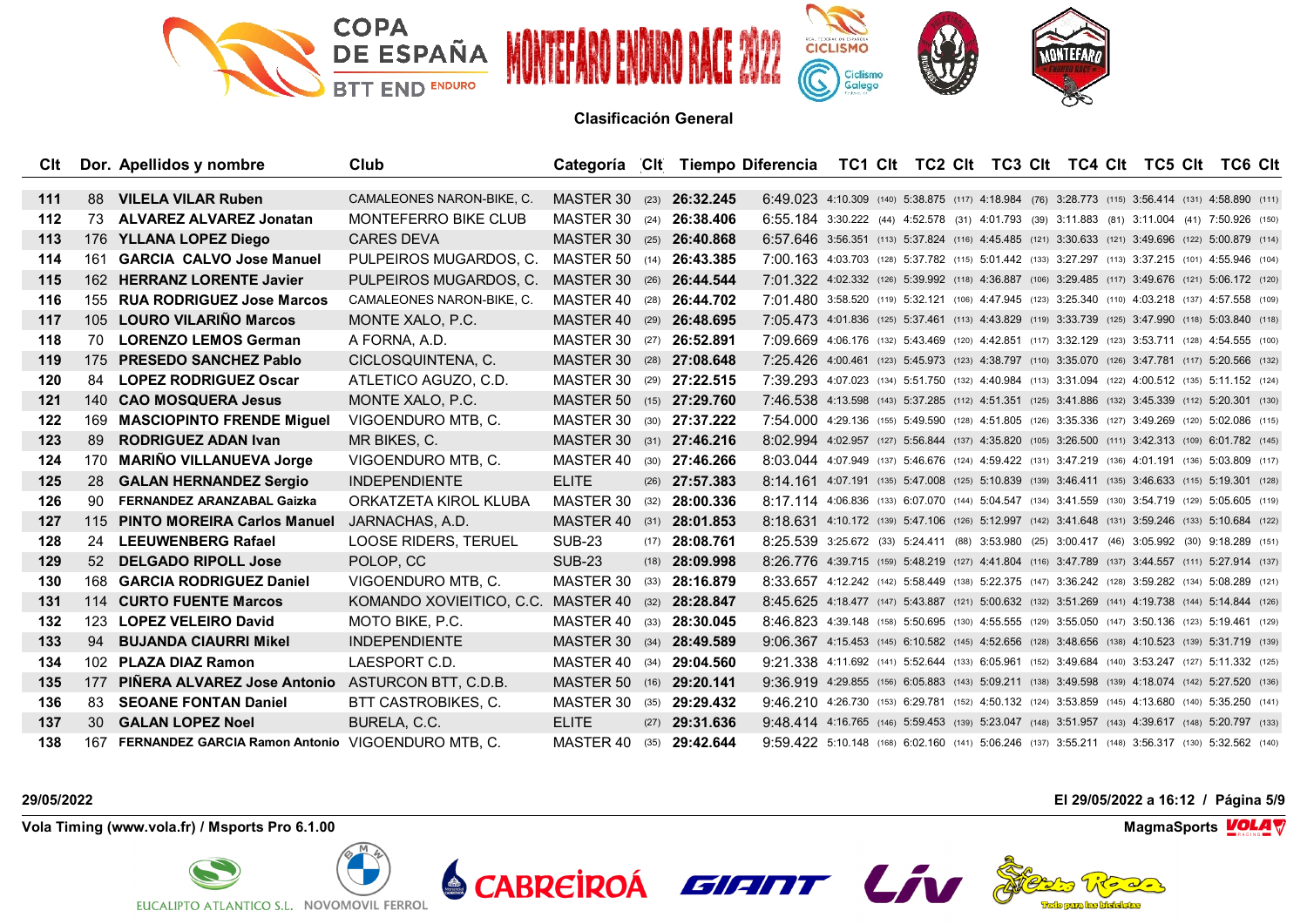

| C <sub>It</sub> |      | Dor. Apellidos y nombre                 | Club                        | Categoría             | ⊺Clt |                  | Tiempo Diferencia                                                                                   |  | TC1 CIt TC2 CIt TC3 CIt TC4 CIt TC5 CIt |  |  |  | TC6 Clt |  |
|-----------------|------|-----------------------------------------|-----------------------------|-----------------------|------|------------------|-----------------------------------------------------------------------------------------------------|--|-----------------------------------------|--|--|--|---------|--|
|                 |      |                                         |                             |                       |      |                  |                                                                                                     |  |                                         |  |  |  |         |  |
| 139             | 179  | COEGO VILARINO Juan Jose                | CICLOSQUINTENA, C.          | <b>MASTER 50</b> (17) |      | 29:49.620        | 10:06.398 4:32.602 (157) 6:18.082 (148) 5:11.585 (141) 3:51.441 (142) 4:05.500 (138) 5:50.410 (142) |  |                                         |  |  |  |         |  |
| 140             | 101  | <b>GALLEGO VALVERDE Fernando</b>        | THC BIKE, C.                | MASTFR 40             | (36) | 29:59.726        | 10:16.504 4:25.921 (151) 6:16.035 (147) 5:21.625 (146) 3:42.867 (133) 3:48.653 (119) 6:24.625 (149) |  |                                         |  |  |  |         |  |
| 141             |      | 128 OTERO JUSTO Ernesto Jose            | <b>INDEPENDIENTE</b>        | MASTFR 40             | (37) | 30:00.652        | 10:17.430 4:18.657 (148) 6:33.274 (153) 5:11.016 (140) 4:00.926 (150) 4:35.454 (147) 5:21.325 (134) |  |                                         |  |  |  |         |  |
| 142             | 72.  | <b>FERNANDEZ ALVAREZ David</b>          | A FORNA, A.D.               | MASTER 30             | (36) | 30:01.191        | 10:17.969 4:23.262 (150) 6:00.797 (140) 5:04.863 (136) 3:45.297 (134) 5:26.492 (152) 5:20.480 (131) |  |                                         |  |  |  |         |  |
| 143             | 156. | <b>GILDA RODRIGUEZ Francisco Javie</b>  | ROCASPORT GIANT. C.         | MASTFR 50             | (18) | 30:08.057        | 10:24.835 4:52.695 (165) 6:11.211 (146) 5:19.042 (145) 3:59.785 (149) 4:18.797 (143) 5:26.527 (135) |  |                                         |  |  |  |         |  |
| 144             | 178. | <b>COEGO VALLADARES Jose Manuel</b>     | <b>CARES DEVA</b>           | MASTER 40             | (38) | 30:19.905        | 10:36.683 4:26.277 (152) 6:24.133 (151) 5:14.785 (144) 3:55.043 (146) 4:17.304 (141) 6:02.363 (146) |  |                                         |  |  |  |         |  |
| 145             |      | 56 MARTINEZ VELASCO Hugo                | <b>INDEPENDIENTE</b>        | <b>SUB-23</b>         |      | $(19)$ 31:46.647 | 12:03.425 4:46.437 (163) 6:54.562 (157) 5:28.093 (149) 4:23.098 (153) 4:21.570 (146) 5:52.887 (144) |  |                                         |  |  |  |         |  |
| 146             | 62.  | <b>PRINS Jonas</b>                      | <b>INDEPENDIENTE</b>        | <b>JUNIOR</b>         |      | $(8)$ 32:18.708  | 12:35.486 4:45.223 (161) 6:35.438 (154) 6:28.774 (155) 4:16.437 (151) 4:20.316 (145) 5:52.520 (143) |  |                                         |  |  |  |         |  |
| 147             |      | 33 CELDA JUAREZ Alvaro                  | <b>BIG BIKES CARLET, CD</b> | <b>ELITE</b>          |      | $(28)$ 32:45.172 | 13:01.950 4:45.774 (162) 6:52.375 (156) 5:51.648 (150) 4:21.609 (152) 4:48.004 (150) 6:05.762 (148) |  |                                         |  |  |  |         |  |
| 148             | -81  | <b>HEVIA EMBIL Manuel Angel</b>         | <b>CARES DEVA</b>           | MASTER 30             | (37) | 32:52.679        | 13:09 457 4:44.738 (160) 6:58.735 (158) 6:20.946 (153) 3:53.247 (144) 5:24.684 (151) 5:30.329 (138) |  |                                         |  |  |  |         |  |
| 149             |      | 116 FERNANDEZ COBAS Jorge               | CICLOSQUINTENA, C.          | MASTER 40             | (39) | 33:33.395        | 13:50.173 4:50.840 (164) 6:50.641 (155) 6:24.079 (154) 4:41.152 (154) 4:43.203 (149) 6:03.480 (147) |  |                                         |  |  |  |         |  |
| 150             | 113. | <b>LOPEZ FERNANDEZ Francisco Manuel</b> | KOMANDO XOVIEITICO. C.C.    | MASTER 40             | (40) | 50:51.832        | 31:08.610 3:59.203 (121) 5:24.641 (89) 29:06.688 (158) 3:32.180 (124) 3:52.523 (126) 4:56.597 (107) |  |                                         |  |  |  |         |  |

Ausentes - TC6

|     | 36 PEREZ GREGORES Diego                          | CYCLING TEAM CABAÑAS, C.           | <b>ELITE</b> |
|-----|--------------------------------------------------|------------------------------------|--------------|
| 66. | <b>SAN JOSE SERRANO Luis Ruben</b>               | LAESPORT C.D.                      | MASTER 30    |
| 67  | <b>VARGAS MORENO Javier</b>                      | DIRTYBIKE, C.D.                    | MASTER 30    |
| 79. | <b>CORRALES RIANCHO Ivan</b>                     | DOWNHILL CANTABRIA                 | <b>ELITE</b> |
|     | 82 CORRAL BAAMONDE Ruben                         | KOMANDO XOVIEITICO, C.C. MASTER 30 |              |
|     | 100 BARREIRO CANCELAS Agustin                    | THC BIKE, C.                       | MASTER 40    |
|     | 112 GRADAILLE CHAO Marcelo                       | KOMANDO XOVIEITICO, C.C. MASTER 40 |              |
| 121 | VIZ GONZALEZ David                               | GOBIK C.C.                         | MASTER 40    |
|     | 165 DOMINGUEZ LORENZO Joaquin VIGOENDURO MTB, C. |                                    | MASTER 50    |
|     |                                                  |                                    |              |

### Abandonos - TC6

| <b>SANZ CASADEVALL Guillem</b> | ESCAPA CLUB CICLISTA | <b>ELITE</b> | $3:08.852$ (13)                |
|--------------------------------|----------------------|--------------|--------------------------------|
| <b>FERNANDEZ PEREZ David</b>   | AVANZA-O PORRIÑO     | SUB-23       | 4:54.941 (167)                 |
| 32 CAAMANO NIMO Martin         | BTT CASTROBIKES, C.  | <b>ELITE</b> | 6:15.207 (170) 10:03.359 (162) |

**Vola Timing (www.vola.fr) / Msports Pro 6.1.00 MagmaSports VOLA** 



**29/05/2022 El 29/05/2022 a 16:12 / Página 6/9**



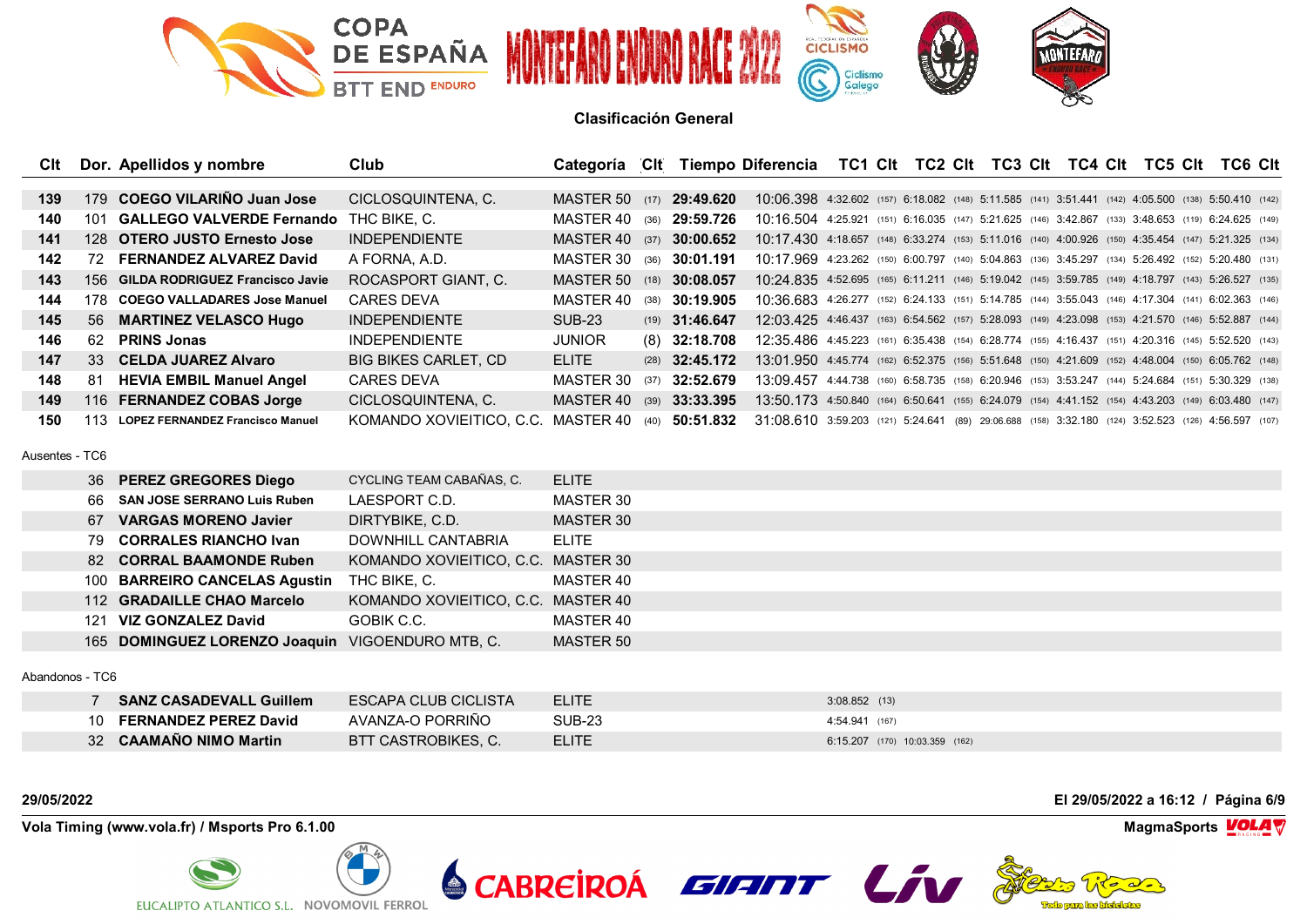

| <b>C</b> It |     | Dor. Apellidos y nombre                                   | Club                                  |               | Categoría CIt Tiempo Diferencia TC1 CIt TC2 CIt TC3 CIt TC4 CIt TC5 CIt TC6 CIt |                               |  |                                              |                                                                            |  |
|-------------|-----|-----------------------------------------------------------|---------------------------------------|---------------|---------------------------------------------------------------------------------|-------------------------------|--|----------------------------------------------|----------------------------------------------------------------------------|--|
|             |     |                                                           |                                       |               |                                                                                 |                               |  |                                              |                                                                            |  |
|             | 39  | <b>PELLON CARBALLEIRA Manuel</b>                          | <b>BDM BIKE CLUB</b>                  | <b>ELITE</b>  |                                                                                 |                               |  | 3:22.165 (29) 4:57.539 (42) 4:14.446 (64)    |                                                                            |  |
|             | 45  | <b>PINEIRA RODRIGUEZ Sergio</b>                           | PONTEBIKE TEAM SPORTSKIDS             | SUB-23        |                                                                                 | $3:57.289$ (118)              |  |                                              |                                                                            |  |
|             |     | 46 MIGUEZ Pedro                                           | <b>INDEPENDIENTE</b>                  | <b>SUB-23</b> |                                                                                 | 3:58.891 (120) 7:32.278 (161) |  |                                              |                                                                            |  |
|             | 53  | <b>BARRAL RODRIGUEZ Edgar</b>                             | CICLOSQUINTENA, C.                    | <b>SUB-23</b> |                                                                                 | 4:07.226 (136) 5:56.469 (136) |  |                                              |                                                                            |  |
|             |     | 54 RODRIGUEZ CASTAÑEDA Diego LA CASA DE LA BICI-LA BAÑEZA |                                       | <b>SUB-23</b> |                                                                                 | 5:31.864 (169) 7:17.074 (160) |  |                                              |                                                                            |  |
|             | 55  | <b>JAICO FLORENTINO Fabricio</b>                          | <b>INDEPENDIENTE</b>                  | <b>SUB-23</b> |                                                                                 |                               |  |                                              | 4:53.863 (166) 7:01.051 (159) 7:01.797 (156) 5:36.503 (155)                |  |
|             | 65  | <b>RABUÑAL LOPEZ Oscar</b>                                | JARNACHAS, A.D.                       | MASTER 30     |                                                                                 | 4:20.512 (149)                |  |                                              |                                                                            |  |
|             | 92  | <b>ECHEVARRIA GARCIA Sergio</b>                           | <b>CUETOS BIKE</b>                    | MASTER 30     |                                                                                 |                               |  | 4:28.864 (154) 6:18.844 (149) 5:56.175 (151) |                                                                            |  |
|             | 95  | <b>MELON BALLESTEROS Xacobe</b>                           | VK BIKES, C.                          | MASTER 40     |                                                                                 | 3:36.383(69)                  |  |                                              |                                                                            |  |
|             | 104 | <b>BORINES GARCIA Diego</b>                               | JARNACHAS, A.D.                       | MASTER 40     |                                                                                 | $3:37.320$ (75)               |  |                                              |                                                                            |  |
|             |     | 124 FERNANDEZ DEL MORAL Adriano                           | DH GALICIA, C.                        | MASTER 40     |                                                                                 |                               |  |                                              | 4:04.769 (129) 5:54.719 (135) 4:58.364 (130) 3:27.175 (112) 3:50.711 (124) |  |
|             | 147 | <b>SOTO GONZALEZ Francisco</b>                            | ROCASPORT GIANT, C.                   | <b>ELITE</b>  |                                                                                 |                               |  |                                              | 3:34.969 (65) 5:17.277 (77) 4:08.339 (52) 3:03.625 (59) 3:16.465 (56)      |  |
|             |     | 151 NOVO FERNANDEZ Javier                                 | PULPEIROS MUGARDOS, C.                | <b>ELITE</b>  |                                                                                 | 3:35.688 (67) 12:01.453 (163) |  |                                              |                                                                            |  |
|             |     | 153 PORTO FIGUEROA Alen Daniel                            | <b>BDM BIKE CLUB</b>                  | <b>ELITE</b>  |                                                                                 |                               |  | 3:38.281 (79) 5:21.438 (84) 11:15.922 (157)  |                                                                            |  |
|             | 157 | <b>UDAONDO ADELANTADO Ivan</b>                            | PULPEIROS MUGARDOS, C.                | MASTER 40     |                                                                                 |                               |  |                                              |                                                                            |  |
|             | 164 | <b>LONGUEIRA ARIAS Angel Antonio</b>                      | LAFUGA CAFFE GRUPETTA, C.D. MASTER 40 |               |                                                                                 |                               |  |                                              |                                                                            |  |
|             |     | 166 BLANCO DOMINGUEZ Demetrio                             | VIGOENDURO MTB, C.                    | MASTER 40     |                                                                                 |                               |  |                                              | 4:14.156 (144) 5:51.231 (131) 4:52.250 (127) 3:30.035 (120) 7:57.812 (153) |  |
|             |     | 172 SALGUEIRO FERNANDEZ Jose Carlos VIGOENDURO MTB. C.    |                                       | MASTER 50     |                                                                                 | 4:09.468 (138)                |  |                                              |                                                                            |  |

## **FEMENINO**

| 185 MENENDEZ GONZALEZ Cristina CUETOS BIKE |                      | JUNIOR FEM. (1) 24:46.482 | 3:42.907 (1) 5:21.125 (1) 4:21.567 (1) 3:15.363 (1) 3:27.043 (1) 4:38.477 (1)                                   |
|--------------------------------------------|----------------------|---------------------------|-----------------------------------------------------------------------------------------------------------------|
| 191 <b>HOVORKA Anja</b>                    |                      | MASTER FEM. (1) 26:32.050 | 1:45.568 4:01.637 (3) 5:44.512 (2) 4:35.199 (2) 3:28.531 (2) 3:42.293 (2) 4:59.878 (2)                          |
| 186 PEREZ BRAVO Elena                      | ON BIKE, CC          | ELITE FEM. (1) 27:15.054  | 2:28.572 4:14.703 (5) 5:58.004 (4) 4:37.902 (3) 3:32.238 (3) 3:46.684 (3) 5:05.523 (3)                          |
| 187 ARIAS GARCIA Alba                      | CICLOSQUINTENA, C.   | SUB-23 FEM. (1) 27:17.946 | 2:31.464 3:58.523 (2) 5:54.473 (3) 4:44.613 (4) 3:32.910 (4) 3:49.700 (4) 5:17.727 (5)                          |
| 188 <b>MARIMON ABADAL Laia</b>             | ESCAPA CLUB CICLISTA | SUB-23 FEM. (2) 28:04.464 | 3:17.982 4:11.449 (4) 6:03.328 (5) 4:55.101 (5) 3:39.957 (5) 3:59.258 (5) 5:15.371 (4)                          |
| 190 CHAPELA CAIÑO Gemma                    | VK BIKES. C.         |                           | ELITE FEM. (2) 30:15.178 5:28.696 4:28.074 (7) 6:21.113 (8) 5:27.000 (6) 4:14.972 (7) 4:09.683 (6) 5:34.336 (6) |

**Vola Timing (www.vola.fr) / Msports Pro 6.1.00 MagmaSports VOLA** 



**29/05/2022 El 29/05/2022 a 16:12 / Página 7/9**

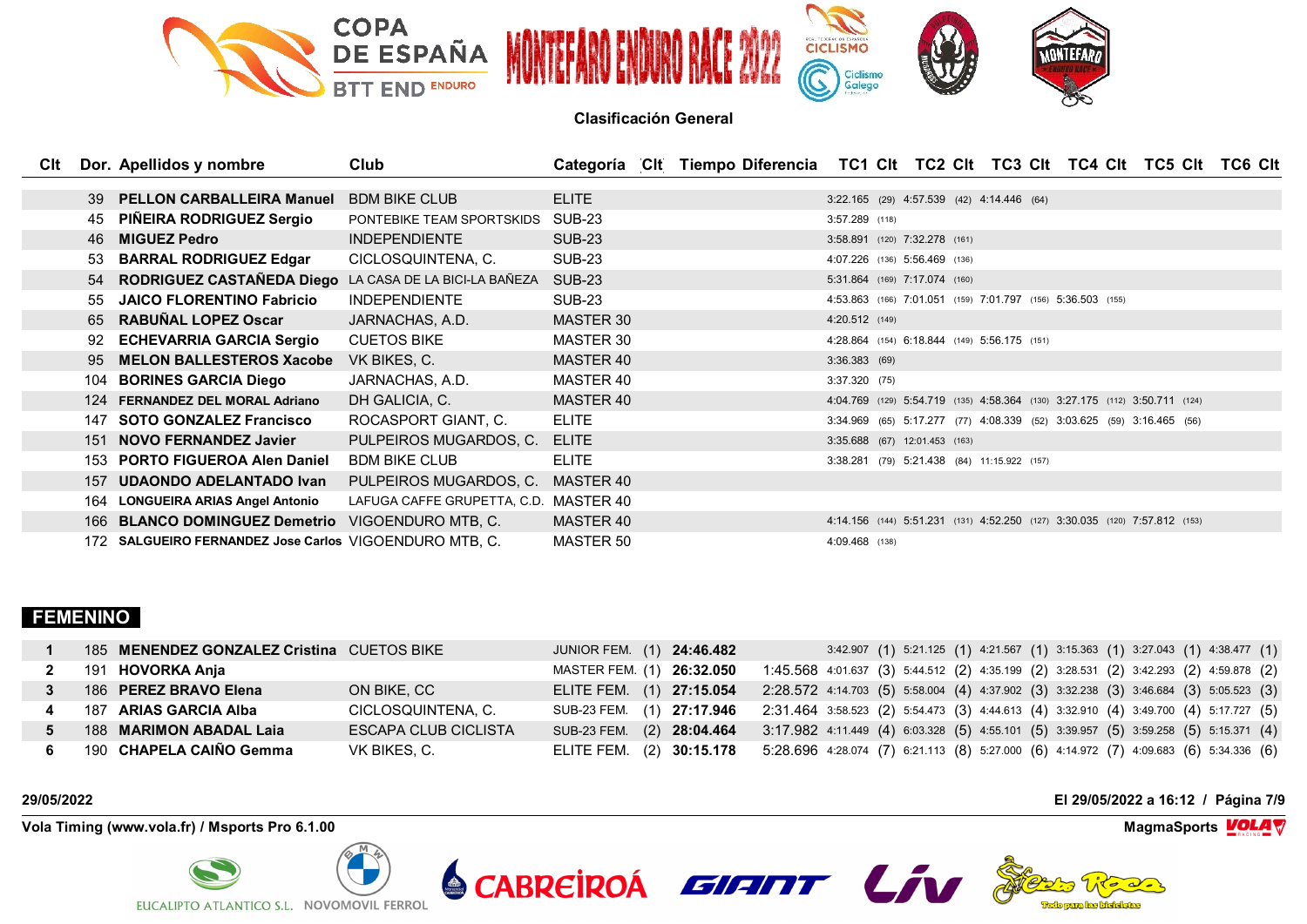

| CIt             | Dor. Apellidos y nombre                            | Club               | Categoría                |                 | CIt Tiempo Diferencia TC1 CIt TC2 CIt TC3 CIt TC4 CIt TC5 CIt TC6 CIt                     |                                          |  |  |  |  |  |  |
|-----------------|----------------------------------------------------|--------------------|--------------------------|-----------------|-------------------------------------------------------------------------------------------|------------------------------------------|--|--|--|--|--|--|
|                 |                                                    |                    |                          |                 |                                                                                           |                                          |  |  |  |  |  |  |
|                 | 189 GONZALEZ GONZALEZ-CORROTO Covadonga            | <b>CUETOS BIKE</b> | ELITE FEM. (3) 32:03.164 |                 | 7:16.682 4:17.203 (6) 6:11.808 (7) 7:49.504 (9) 3:41.421 (6) 4:24.118 (7) 5:39.110 (7)    |                                          |  |  |  |  |  |  |
| 8               | 193 PRIETO CUESTA Naroa                            | OIARTZUN BIKE      | ELITE FEM.               | $(4)$ 32:19.807 | 7:33.325 4:31.395 (8) 7:04.047 (9) 5:56.187 (7) 4:15.242 (8) 4:46.128 (8) 5:46.808 (8)    |                                          |  |  |  |  |  |  |
| 9               | 194 PRIETO CUESTA Haizea                           | OIARTZUN BIKE      | ELITE FEM. (5) 38:30.712 |                 | 13:44.230 5:37.476 (10) 8:12.699 (10) 7:19.211 (8) 5:04.997 (9) 5:37.692 (9) 6:38.637 (9) |                                          |  |  |  |  |  |  |
| Ausentes - TC6  |                                                    |                    |                          |                 |                                                                                           |                                          |  |  |  |  |  |  |
|                 | 195 CASTRO FERNANDEZ Eva                           | CICLOSQUINTENA. C. | ELITE FEM.               |                 |                                                                                           |                                          |  |  |  |  |  |  |
| Abandonos - TC6 |                                                    |                    |                          |                 |                                                                                           |                                          |  |  |  |  |  |  |
|                 | 192 CABARCOS BECEIRO Estefania ROCASPORT GIANT. C. |                    | ELITE FEM.               |                 |                                                                                           | 4:31.777 (9) 6:08.864 (6) 10:02.692 (10) |  |  |  |  |  |  |

# **EBIKE**

|    |     | 219 FERNANDEZ QUIROGA Javier      | BICICLETAS CHINQUENA R.T., C. | <b>EBIKE</b> | $(1)$ 21:06.562         |                                                                                              |  |  | $3.07.969$ (1) $4.41.371$ (2) $3.35.719$ (1) $2.43.066$ (1) $2.51.988$ (1) $4.06.449$ (1)    |  |  |
|----|-----|-----------------------------------|-------------------------------|--------------|-------------------------|----------------------------------------------------------------------------------------------|--|--|----------------------------------------------------------------------------------------------|--|--|
|    |     | 199 LEDO SOUTO Alejandro          | ROCASPORT GIANT, C.           | <b>EBIKE</b> | $(2)$ 21:36.461         |                                                                                              |  |  | 29.899 3:17.426 (2) 4:41.766 (3) 3:37.371 (2) 2:50.809 (2) 2:56.152 (2) 4:12.937 (2)         |  |  |
| 3  |     | 198 PAZOS RODRIGUEZ David         | ROCASPORT GIANT, C.           | <b>EBIKE</b> | $(3)$ 21:59.564         |                                                                                              |  |  | 53.002 3:22.223 (3) 4:37.973 (1) 3:47.981 (3) 2:52.231 (3) 3:04.957 (3) 4:14.199 (3)         |  |  |
| 4  | 196 | <b>MOSTEIRO VILLAVERDE Eliseo</b> | CICLOSQUINTENA, C.            | <b>EBIKE</b> | $(4)$ 23:45.401         |                                                                                              |  |  | 2:38.839 3:29.707 (4) 5:00.062 (5) 4:00.828 (4) 3:06.625 (5) 3:28.125 (8) 4:40.054 (5)       |  |  |
| 5. |     | 220 SORIANO CLARIANA Javier       | <b>BIG BIKES CARLET, CD</b>   | <b>EBIKE</b> | $(5)$ 24:10.200         |                                                                                              |  |  | 3:03.638 3:52.883 (17) 5:04.785 (7) 4:09.875 (6) 2:59.754 (4) 3:24.973 (5) 4:37.930 (4)      |  |  |
| 6. |     | 211 SOUSA ARAUJO Jonathan         | IN SITU. C.C.                 | <b>EBIKE</b> | $(6)$ 24:40.344         | 3:33.782 3:35.993 (6) 5:04.414 (6) 4:31.157 (16) 3:12.672 (11) 3:32.730 (11) 4:43.378 (6)    |  |  |                                                                                              |  |  |
|    |     | 218 VALCARCEL LOSADA Pablo        | CAMBRE, C.C.                  | <b>EBIKE</b> | $(7)$ 24:52.359         | 3:45.797 3:42.886 (8) 5:21.461 (10) 4:15.234 (8) 3:16.441 (13) 3:31.676 (10) 4:44.661 (8)    |  |  |                                                                                              |  |  |
| 8  |     | 215 ALONSO MARTINEZ Avelino       | BICITECA C.C.                 | <b>EBIKE</b> | $(8)$ 24:52.577         | 3:46.015 3:38.856 (7) 5:26.778 (16) 4:09.703 (5) 3:10.598 (7) 3:25.399 (6) 5:01.243 (18)     |  |  |                                                                                              |  |  |
| 9  |     | 224 MORAN SALIDO Angel            | <b>INDEPENDIENTE</b>          | <b>EBIKE</b> | $(9)$ 24:58.445         | 3:51.883 3:49.699 (13) 5:19.269 (9) 4:12.762 (7) 3:21.836 (16) 3:30.949 (9) 4:43.930 (7)     |  |  |                                                                                              |  |  |
| 10 |     | 208 JIMENEZ MARTOS Jorge          | BICICLETAS DAVID, C.C.        | <b>EBIKE</b> | $(10)$ 25:05.087        | 3:58.525 3:50.008 (14) 5:22.980 (12) 4:17.059 (9) 3:12.418 (10) 3:37.258 (14) 4:45.364 (9)   |  |  |                                                                                              |  |  |
| 11 |     | 210 ALFONSO FONTAN Jacobo         | MOTO BIKE, P.C.               | <b>EBIKE</b> | $(11)$ 25:09.652        | 4:03.090 3:50.067 (15) 5:32.887 (20) 4:22.597 (12) 3:11.840 (9) 3:23.976 (4) 4:48.285 (11)   |  |  |                                                                                              |  |  |
| 12 |     | 197 PATIÑO BELLO Pablo            | CICLOSQUINTENA, C.            | <b>EBIKE</b> | $(12)$ 25:17.968        | 4:11.406 3:42.950 (9) 5:23.667 (13) 4:32.812 (17) 3:11.289 (8) 3:36.059 (13) 4:51.191 (12)   |  |  |                                                                                              |  |  |
| 13 |     | 203 SANCHEZ GONZALEZ Alberto      | THC BIKE, C.                  | <b>EBIKE</b> | $(13)$ <b>25:21.433</b> | 4:14.871 3:47.484 (11) 5:22.246 (11) 4:41.441 (21) 3:09.508 (6) 3:33.660 (12) 4:47.094 (10)  |  |  |                                                                                              |  |  |
| 14 | 204 | VILA FERNANDEZ Juan Luis          | MONTEBOI BIKE C.              | <b>EBIKE</b> | $(14)$ 25:26.476        | 4:19.914 3:43.195 (10) 5:26.976 (17) 4:17.797 (10) 3:22.141 (17) 3:40.926 (17) 4:55.441 (14) |  |  |                                                                                              |  |  |
| 15 |     | 225 OTERO MAÑANA Sergio           | <b>INDEPENDIENTE</b>          | <b>EBIKE</b> | $(15)$ 25:39.970        |                                                                                              |  |  | 4:33.408 3:50.110 (16) 5:24.239 (15) 4:21.609 (11) 3:15.879 (12) 3:44.930 (18) 5:03.203 (20) |  |  |

**Vola Timing (www.vola.fr) / Msports Pro 6.1.00 MagmaSports VOLA** 



**29/05/2022 El 29/05/2022 a 16:12 / Página 8/9**